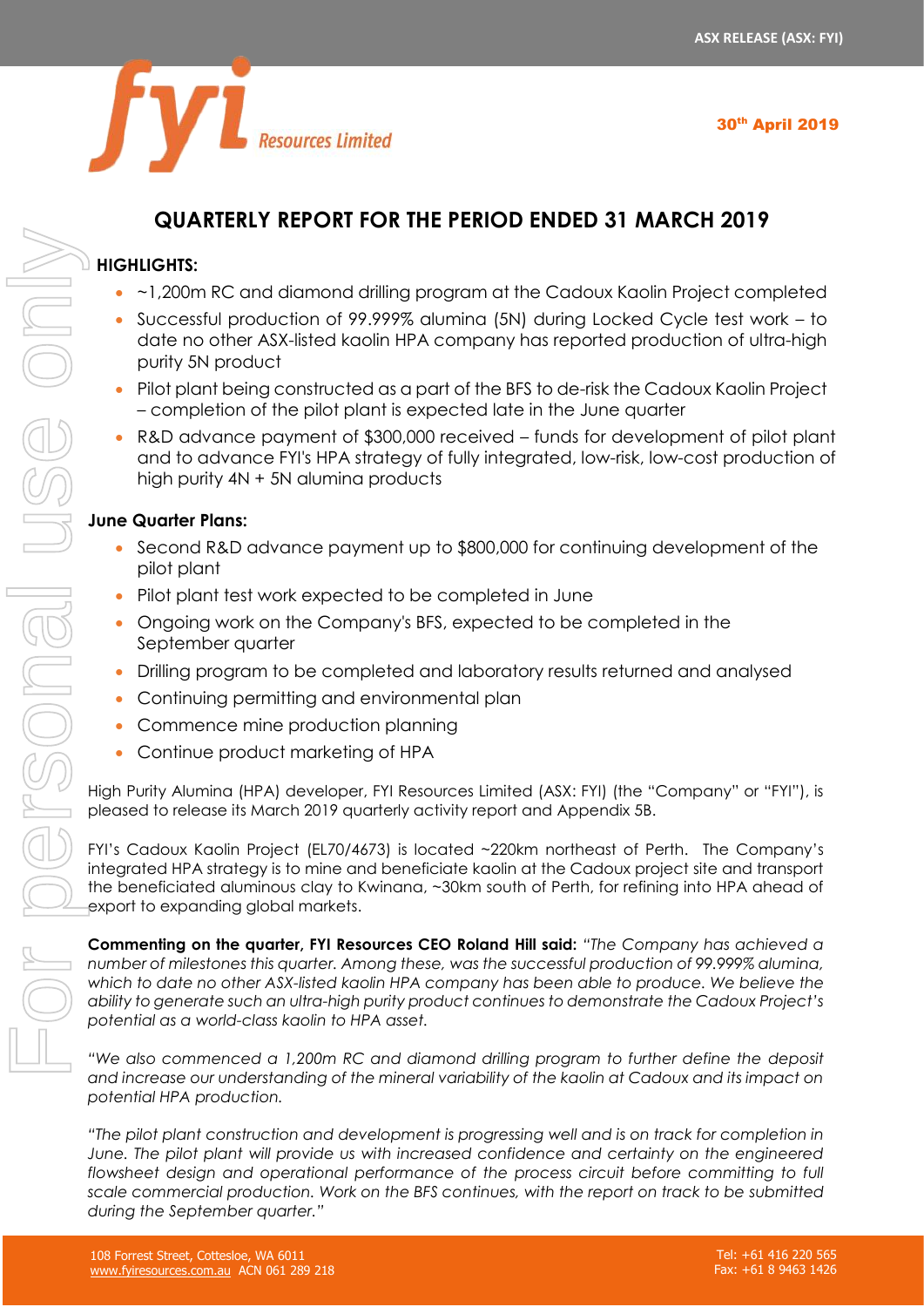



# **Drilling commenced to progress Bankable Feasibility Study (BFS)**

During the quarter, FYI commenced a detailed drilling program at its Cadoux Kaolin Project in Western Australia to further define the deposit and progress the Company's HPA strategy.

The drilling program was designed to accomplish several technical tasks for Cadoux, including:

- Increase FYI's understanding of the mineral variability of the kaolin at Cadoux and its impact on potential HPA production;
- Complete detailed ground water investigation as part of environmental studies;
- Generate kaolin feedstock for FYI's planned pilot plant;
- Define the first phase of feedstock material for specific grade and mineralogy;
- Deliver appropriate information to upgrade the current JORC category from a Measured Resource to Proven Reserves;
- Utilised as the grade control for the first phase on mine scheduling; and
- Provide further samples for analysis to be included in the project database.

The Company commenced a program of approximately 1,200m utilising two drilling rigs. The aim of the drilling is elevating the standard of input data to increase the technical and metallurgical understanding of the kaolin feedstock to assist in refining the process flowsheet design in developing the low-risk, low-cost production of high purity alumina products.

A reverse circulation (RC) rig and a diamond drill rig operated in sequence to generate samples and technical data that should provide important additional information for the BFS, which is expected to be completed in the September 2019 quarter. Results will also be included in an Environmental



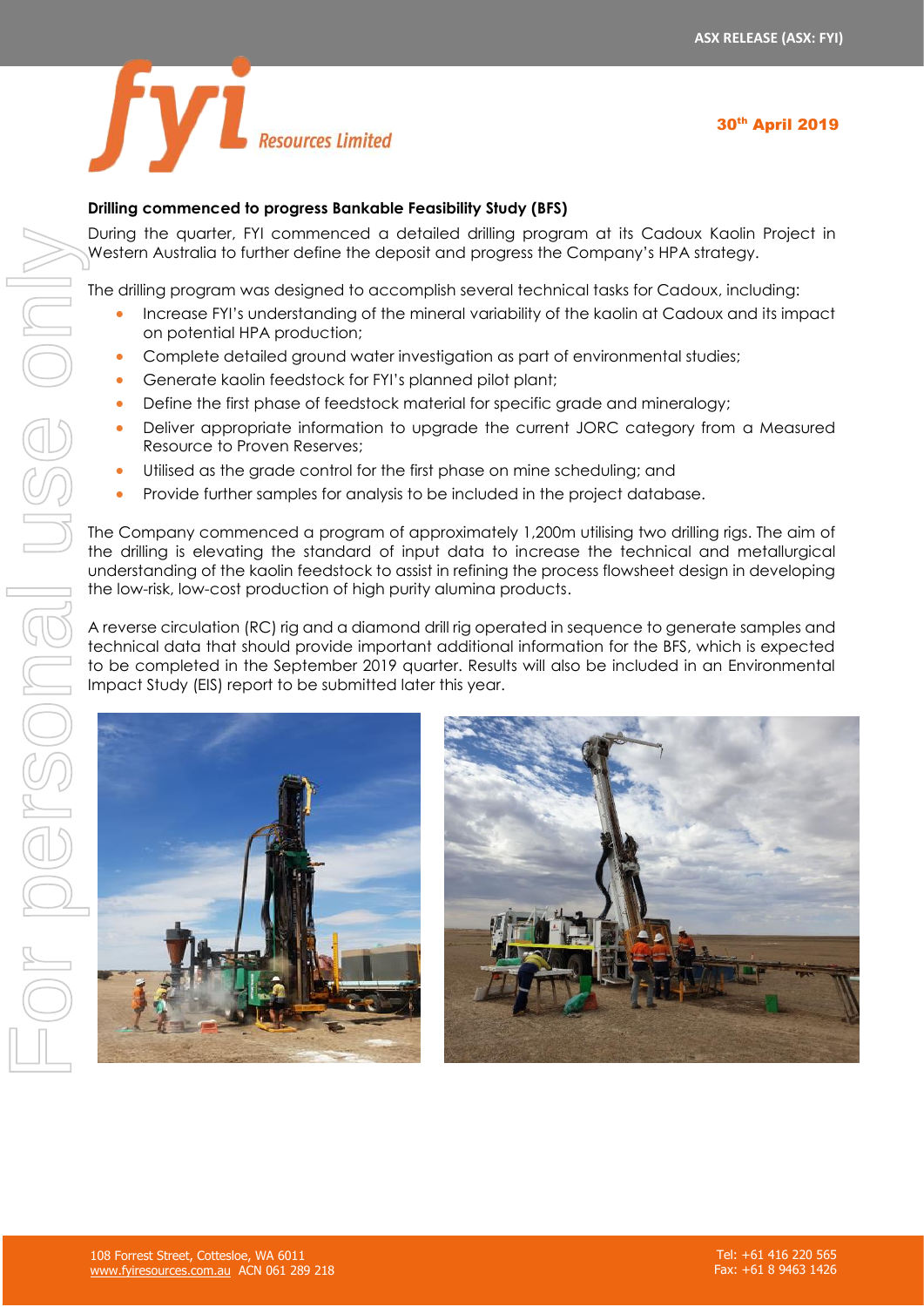

# 30th April 2019

### **Outstanding grade recovery of 99.999% (5N) purity alumina**

The Company achieved production of 99.999% purity Al2O<sup>3</sup> during continued product development and benchmark variability test work for the BFS. The purity of 99.999% alumina was independently analysed and verified by Ultra Trace Pty Ltd in Perth.

The ongoing HPA product development test work is designed to provide data and information from the process flowsheet results of the laboratory-based test work as a 'replication' of the full-scale process design.

Achieving 99.999% or 5N HPA has the potential for a significant positive impact on the overall project economics. The Company sought to produce 5N HPA to demonstrate the flowsheet effectiveness, and to develop an additional product line that could supply a market with predicted long-term growth at a significant premium to the 4N market.



FYI's 99.999% Al2O<sup>5</sup> (5N) generated from Cadoux

#### **HPA pilot plant development**

During the quarter the Company committed to develop and construct a pilot plant and undertake an associated test-work program to further optimise the Company's HPA process flowsheet engineered for the Cadoux kaolin feedstock.

The pilot plant will provide FYI with increased confidence and certainty on the engineered flowsheet design and operational performance of the process circuit before committing to full scale commercial production. The decision to proceed with the pilot plant is based on the expectation that a pilot plant test program will be important in understanding the metallurgical response of the kaolin throughout the designed flowsheet and the resulting engineering refinements required for efficient and balanced production of HPA in a continuous basis.

The supporting data and confirmation of the flowsheet effectiveness is particularly important to demonstrate ahead of committing to the capital expenditure of a full-scale operation.

The pilot plant operations and associated data modelling should:

- Support the findings and data generated during the prefeasibility study laboratory test work;
- Finalise mass and energy balances;
- Further optimise system design and capacity;
- Confirm equipment and process circuit requirements;
- Determine system limitations and optimise process design for continuous production and repeatability of targeted product;
- Assist to verify future production Capex and Opex;
- Lower overall project risk by verifying process efficiency, yields and target grades;
- Assist in financing by reducing risk prior to investing in the technology;
- Provide valuable operational training:
- Produce HPA for test product applications and verification; and
- Produce additional HPA product for further testwork.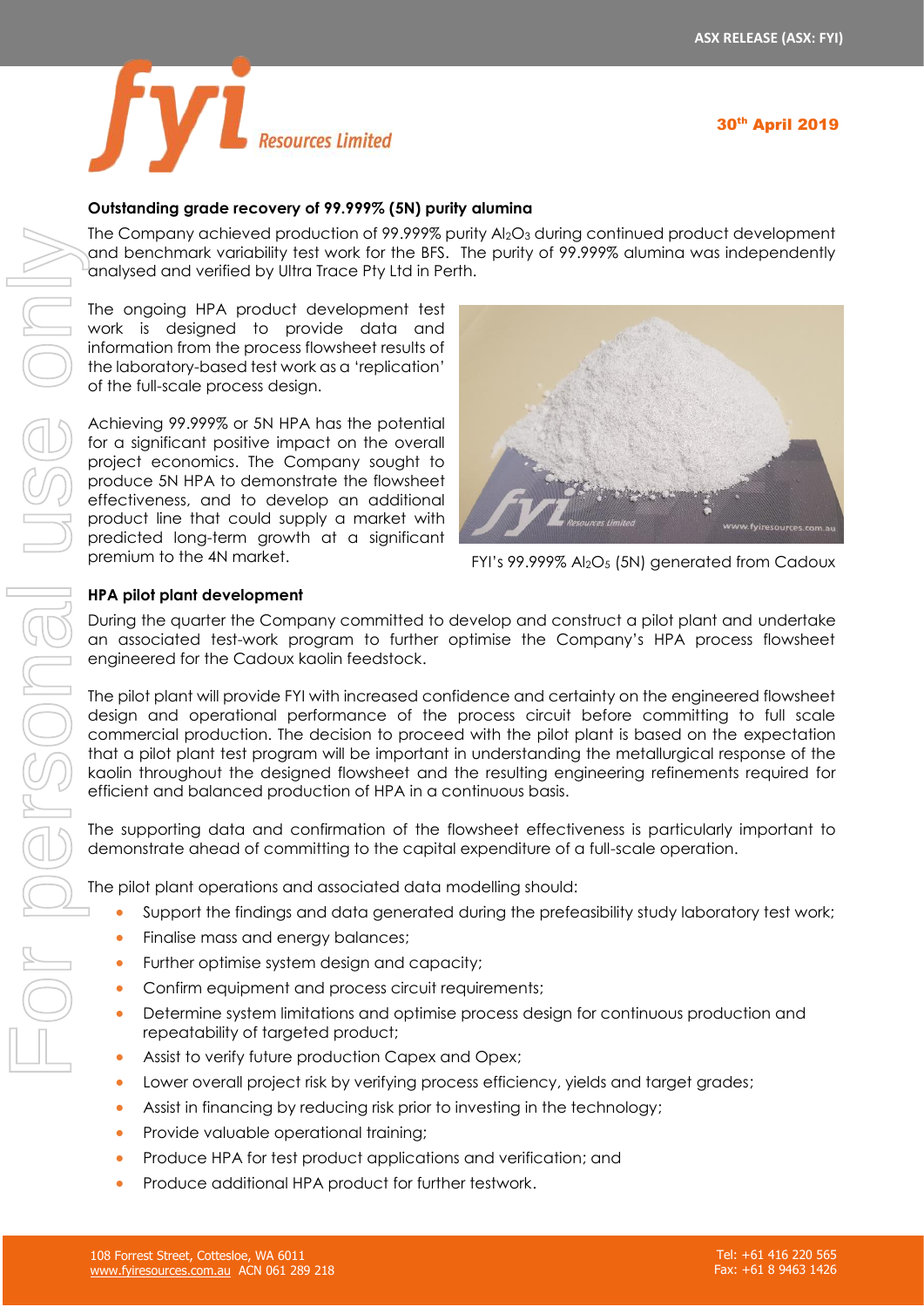

# **HPA Product Marketing**

FYI continued with its HPA product marketing and promotion activities during the quarter and has arrangements with a number of industry participants in the East Asia region to identify and introduce the Company to potential customers. FYI has received consistently positive responses to the quality and purity of the Cadoux 99.99% (4N) and 99.999% (5N) trial HPA samples provided to market participants and end users.

The marketing of product will continue over the next quarter with greater emphasis being placed on the results of the pilot plant generated HPA product and customer investigation and validation of the technical developments and refinements of the process flowsheet.

# **CORPORATE**

#### **Receipt of R&D Advance Payment**

During the quarter, the company received an initial payment of \$300,000 advanced against its expected 2019 R&D tax rebate. A second payment of up to \$800,000 is expected in June.

The advance payments are a non-dilutive source of funds to assist in developing the pilot plant for the project and the progressing and de-risking of the Company's fully integrated low-cost production strategy of high purity 4N (99.99%) and 5N (99.999%) alumina products.

#### **Cash**

As at 31 March 2019, FYI held \$1.3 million cash at bank. A further \$800,000 is expected to be received in June from the R&D funding.

#### **For more information please contact:**

**Roland Hill** Managing Director Tel: 0414666178 [roland.hill@fyiresources.com.au](mailto:roland.hill@fyiresources.com.au) **Simon Hinsley** Investor & Media Relations Tel: 0401809653 [simon@nwrcommunications.com.au](mailto:simon@nwrcommunications.com.au)

# **About FYI Resources Limited**

FYI is positioning itself to be a significant producer of high purity alumina (4N or HPA) in a rapidly developing LED, electric vehicle, smartphone and television screen as well as other associated hightech product markets.

The foundation of FYI's HPA strategy is the superior quality aluminous clay (kaolin) deposit at Cadoux and the positive metallurgical response that the feedstock has to the Company's moderate temperature, atmospheric pressure and straightforward HCl flowsheet. The strategy's superior quality attributes combine to give a potential world class HPA project.

In September 2018, FYI announced results of its Preliminary Feasibility Study ("PFS") for its Cadoux predominant vertically-integrated, long life producer of high quality, sought after HPA.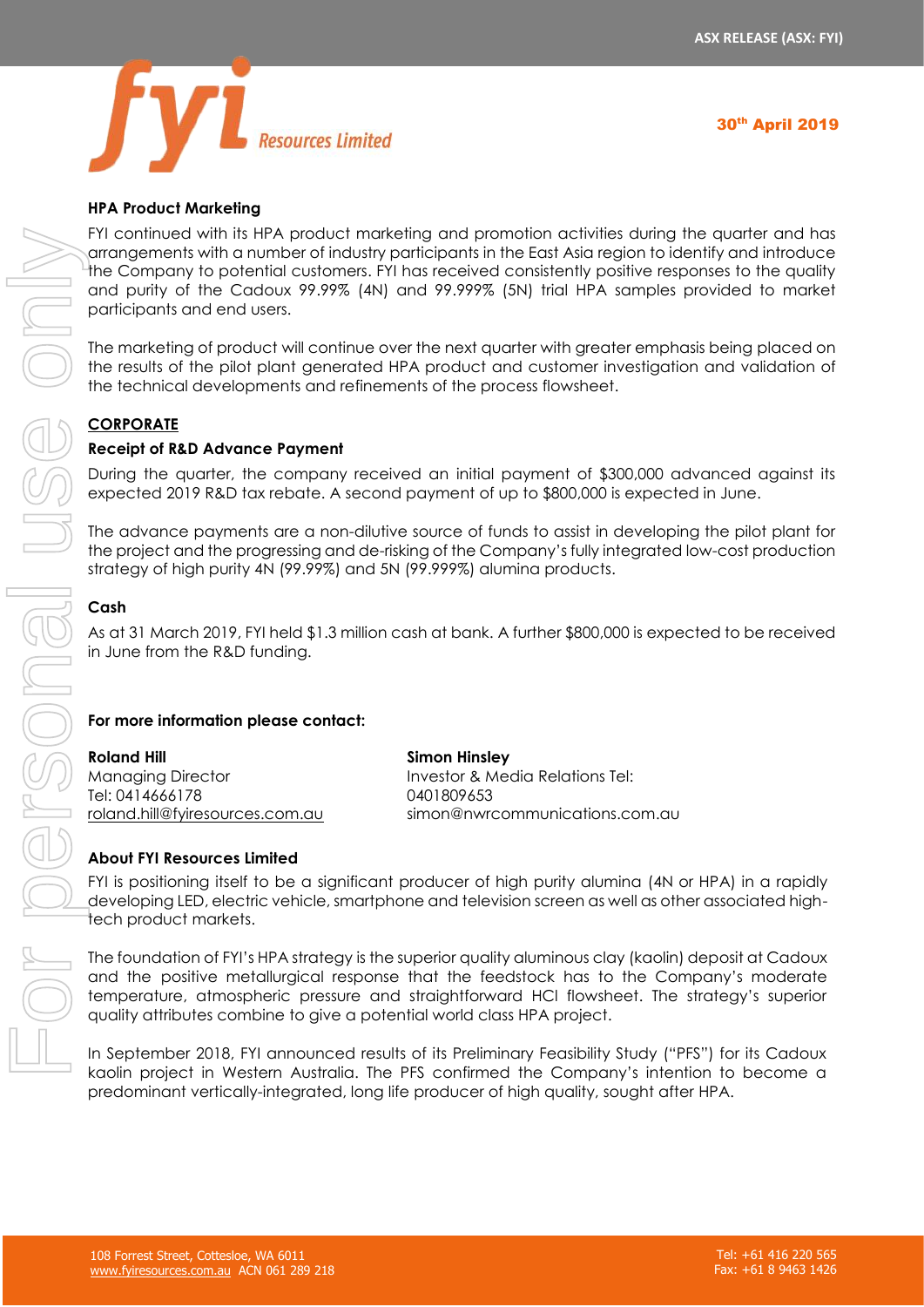30<sup>th</sup> April 2019



Resources Limited



Pre-Feasibility Study highlights from September 2018

# **Interest in Mineral Tenements at 31 March 2019**

| Tenement     | Location          | Interest at the beginning of<br>the quarter | Interest at the end of the<br>avarter |
|--------------|-------------------|---------------------------------------------|---------------------------------------|
| E70/4673     | Western Australia | 100%                                        | 100%                                  |
| E70/5145     | Western Australia | 100% (under application)                    | 100% (under application)              |
| WMM SPLs (6) | <b>Thailand</b>   | 100% (under application)                    | 100% (under application)              |

# **Competent Persons Statements**

# **Ore Reserves**

The information in this report that relates to Ore Reserves is based on information compiled by Mr. Steve Craig, who is a Fellow of the Australasian Institute of Mining and Metallurgy. Steve Craig is a full-time employee of Orelogy Consulting Pty Ltd and has sufficient experience relevant to the style of mineralisation and type of deposit under consideration and to the activity which they are undertaking to qualify as a Competent Person as defined in the 2012 Edition of the "Australasian Code for Reporting of Exploration Results, Mineral Resources and Ore Reserves". The information is extracted from the Ore Reserve announcement released 29 October 2018 and is available to view on the Company's website at [www.fyiresources.com.au](http://www.fyiresources.com.au/)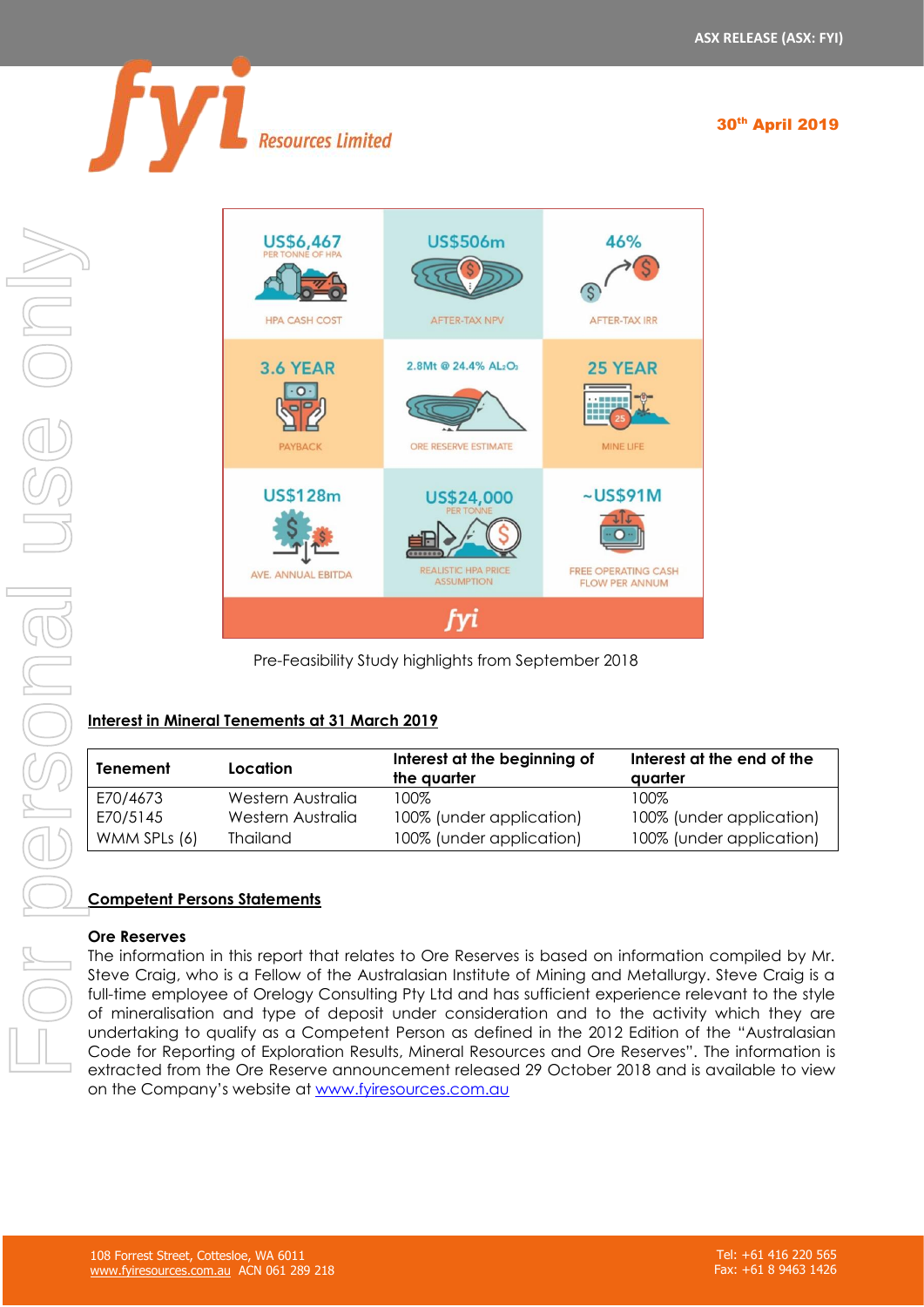

#### **Mineral Resources**

The information in this report that relates to Mineral Resources is based on information compiled by Mr Grant Louw, under the direction and supervision of Dr Andrew Scogings, who are both full-time employees of CSA Global. Dr Scogings is a Member of the Australasian Institute of Mining and Metallurgy and a Member of the Australian Institute of Geoscientists. He is a Registered Professional Geologist in Industrial Minerals. Dr Scogings has sufficient experience relevant to the style of mineralisation and type of deposit under consideration and to the activity which he is undertaking to qualify as Competent Person as defined in the 2012 Edition of the "Australasian Code for the Reporting of Exploration Results, Mineral Resources, and Ore Reserves". The information is extracted from the PFS announcement dated 25 September 2018 and is available to view on the Company's website at [www.fyiresources.com.au](http://www.fyiresources.com.au/) .

#### **Metallurgy**

The information in this report that relates to metallurgy and metallurgical test work is based on information reviewed and compiled by Mr Daryl Evans, a Competent Person who is a Fellow of the Australian Institute of Mining and Metallurgy (AusIMM). Mr Evans is an employee of Independent Metallurgical Operations Pty Ltd, and is a contractor to FYI. Mr Evans has sufficient experience that is relevant to this style of processing and type of deposit under consideration, and to the activity that he has undertaken to qualify as a Competent Person as defined in the 2012 Edition of the "Australasian Code for the Reporting of Exploration Results, Mineral Resources and Ore Reserves". Announcements in respect to metallurgical results are available to view on the Company's website at [www.fyiresources.com.au](http://www.fyiresources.com.au/) .

The Company confirms that it is not aware of any new information or data that materially affects the information included in the original market announcements and that all material assumptions and technical parameters underpinning the findings in the relevant market announcements continue to apply and have not materially changed and that all material assumptions and technical parameters underpinning the estimate in the relevant market announcement continue to apply and have not materially changed. The Company confirms that the form and context in which the Competent Person's findings are presented have not been materially modified from the original announcement.

#### **Cautionary Statement**

#### **Substance of PFS**

The PFS referred to in this announcement is a study of the potential viability of the Cadoux Project. It has been undertaken to understand the technical and economic viability of the Project.

The PFS is based on the material assumptions outlined in the PFS announcement released to ASX on 25 September 2018 and summarised in the Summary of Material Assumptions and Modifying Factors description and tables (appendix 2 and 3) attached to the PFS document. These include assumptions about the availability of funding. While the Company considers all of the material assumptions to be based on reasonable grounds, there is no certainty that they will prove to be correct or that the range of outcomes indicated by this PFS will be achieved.

To achieve the range of outcomes indicated in the PFS funding in the order of US\$197 million will likely be required. Investors should note that there is no certainty that the Company will be able to raise the amount of funding when needed. It is also possible that such funding may only be available on terms that may be dilutive to or otherwise affect the value of the Company's existing shares.

It is also possible that the Company could pursue other "*value realisation*" strategies such as a sale, partial sale or joint venture of the Project. If it does, this could materially reduce the Company's